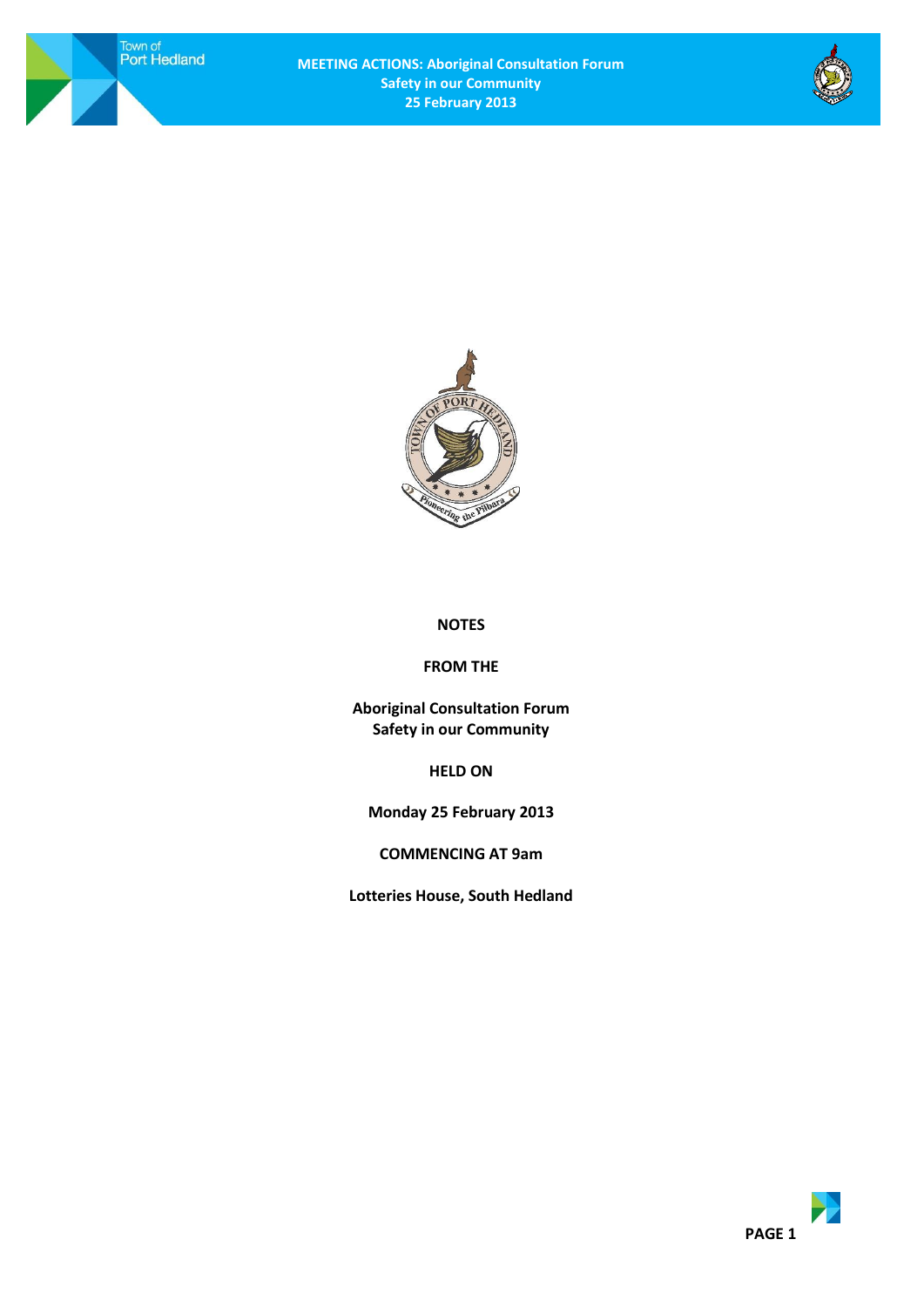

## Overview of current initiatives to improve 'Safety in our Community'

### **Pilbara Youth Justice**

- Visit young people in custody and conduct a welfare check to ensure that they are okay welfare issues, including clothing, medication, meals, etc.
- Provide funding for uniforms, transport, etc.
- Keep youth (and their parents occupied).
- Ensure responsible adult attend court with youth/child.

#### **Libraries**

- Young People Services Officer works with YIC and attends HYSAG.
- Promote libraries as a safe place.
- Fortnightly trip to Warralong.
- See issues including glue sniffing, graffiti, and vandalism.

#### **Atlas Iron**

- Provision of funding and volunteer workers.
- Promote employee engagement strategies.
- Work with Women's refuge and other agencies.
- Engage FIFO in communities to decrease antisocial behaviours.

### **Population Health**

- Link with other organisations to promote and provide activities for young people.
- Work with Blue Light (run by Police) and other after school programs.
- Anti-theft programs, petrol locks, alcohol management, VSU, etc.
- Provide STI screening, and have a travel health campaign.
- Now have a qualified car restraint fitter and running more training in June.

### **BHP Billiton**

- Funding body, and sit on many committees.
- Partnership with WA Police in both Port Hedland and Newman help to obtain resources locally.
- Neighbourhood Watch, Burglar Beware.
- Work on reporting crimes, YIC, health programme, education programme, work with sporting organisations, etc.

### **Department of Education**

- Risk management in place at schools.
- Protective behaviours and professional learning.
- Reinforce safety around school e.g. helmets on bikes.

### **Department of Human Services**

- Sit on committees. Work inter agency to build relationships.
- Work on domestic violence, substance abuse, youth justice, etc.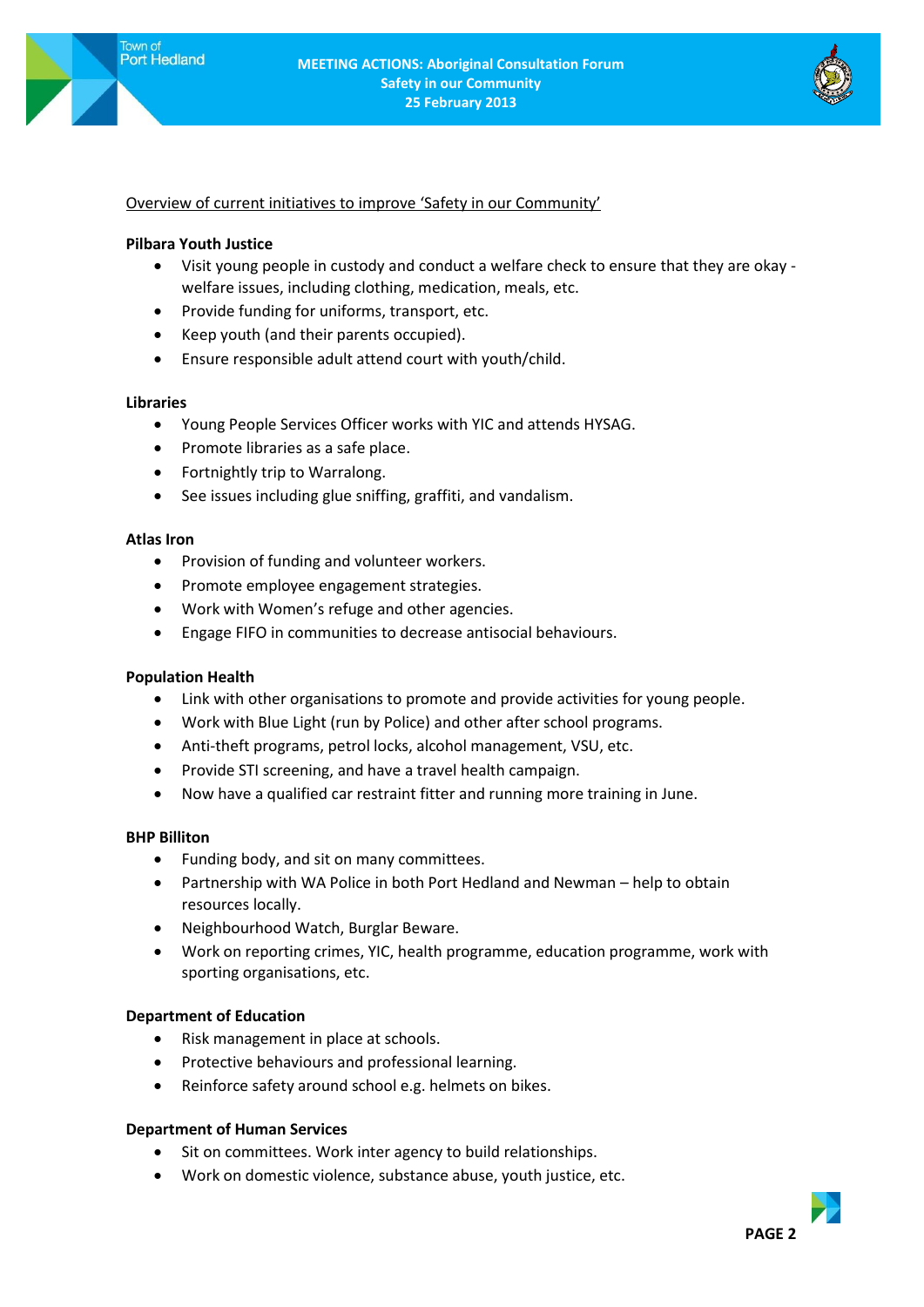

### **Relationships Australia**

- Work as an advocate, provide info, and assist with referrals.
- Help aboriginal people access services.
- Networking.

#### Strategy, Actions & Solutions

- Mingle Mob fully funded as many days of the week as needed and as wide an age group as needed
- Does YAP need to be expanded?
- Aerosol can lock up reinstated
- Consistent week on week basketball, support for current push to get it going
- Working street lights on streets and footpaths
- School Bus needs to stop at JD Hardie Centre
- Embrace Kidsport program
- Surrogate carers/ mentoring program to assist YIC
- Incentive programs to use wave rider/pool facilities etc.
- No drop and run
- Good example Wanangkura Stadium no vandalism after 8 months of use
- Graffiti Specific Graffiti wall with programs to promote it as an art form (ToPH /JDYz), make offenders responsible and involve parents in this responsibility.
- Kids on the street Day/Night safe house will reduce vandalism, provide safe environment and food
- Incentive programs for attendance passport
	- o Investigation as to why kids are not attending holistic approach (parental consultation, numeracy and literacy issues, family issues/cultural differences, Developing meaning full relationships/trust – How/who? Schools/sports/recreation/youth organisations
	- o ToPH dedicated indigenous Liaison Officer
	- o Breakfast at school program
- Sniffing/Chroming Education about consequences (Youth Organisations/JD Hardie), direct kids towards other activities to utilize time, remove product form shopping centre shelves
- Mingle mob funding appropriate to needs/operations
- Communicate with children/youth about what they perceive as safety issues school and JD Hardie
- Domestic Violence/Community violence changing Liquor laws/half strength (sale)
- Vandalism/Graffiti magistrate to enforce offenders to do community hours
- More appropriate community adverts with Aboriginal people aiming at drugs/alcohol, safe sex, domestic and community violence and the importance of being a family/community
- After school activities Coincide with school bus run, drop off at JD Hardie. Allowance for all different age attendance

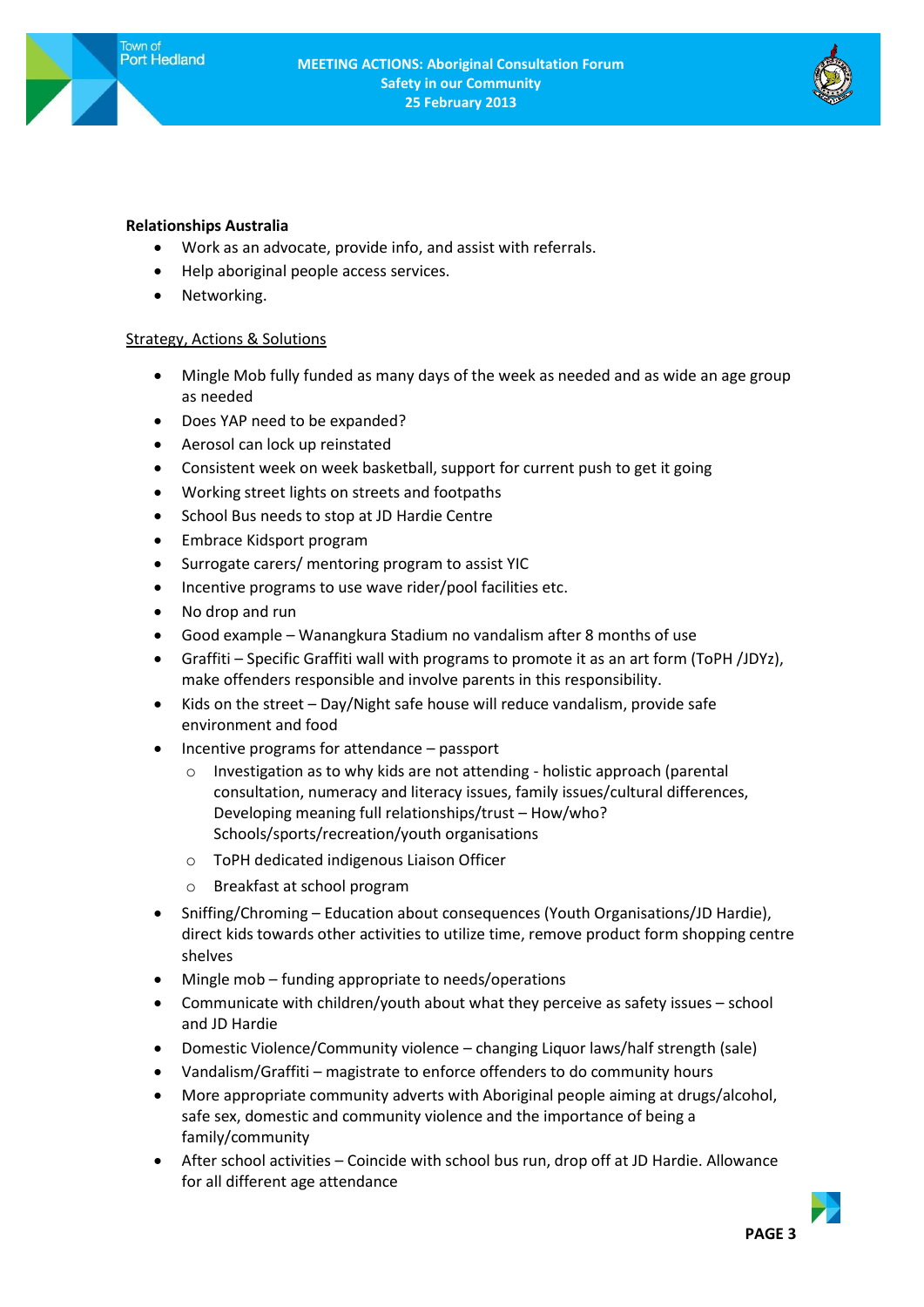

- School Attendance decrease the number of youths at shopping centre during school hours
- Family orientated programs and activities to include all ages within the family group
- Community policing be more proactive than reactive
- Build more quality housing to lessen overcrowding and ensure safe environment, appropriate style housing DOH
- Link behavior of YP to RA consequences. Judicial system check and follow up mechanism
- Proactive collaboration between agencies/services providers Link in with offenders
- Linking/referring RA's to service and consequences if they do not attend
- Find more role models/mentors to talk with the Public
- For all activities YP attending RA needs to be there to take YP home

### 'Good Things'

- Graffiti removal program
- Youth engagement activities increasing
- Good funding available for Youth engagement
- Greater awareness of issues in the community
- Motivated and dedicated staff
- Coalition of some Youth service and the JD Hardie Centre
- Bloodwood Tree provide a service to people who are intoxicated or safety of young children and adults
- Pastoral care in our schools
- Police interaction some have seen improvement, good understanding and relationships with the people
- Less anti-social behavior at the Shopping Centre
- Graffiti removal is good
- Less anti-social groups around the shops
- Are many agencies and resources working to improve conditions?

### 'Opportunities'

- Shared knowledge and awareness of what each other are doing
- How do we know the funding is working?
- Develop tangible solution to direct dollars
- Don't reinvent the wheel, implement tried and tested where possible
- Coordinated approach between agencies
- Awareness of Funding programs

### 'Safety'

- Graffiti defacing buildings/light poles/fences
- Sniffing/chroming glue deodorant, availability of products
- Alcohol consumption 85% domestic violence associated with Alcohol